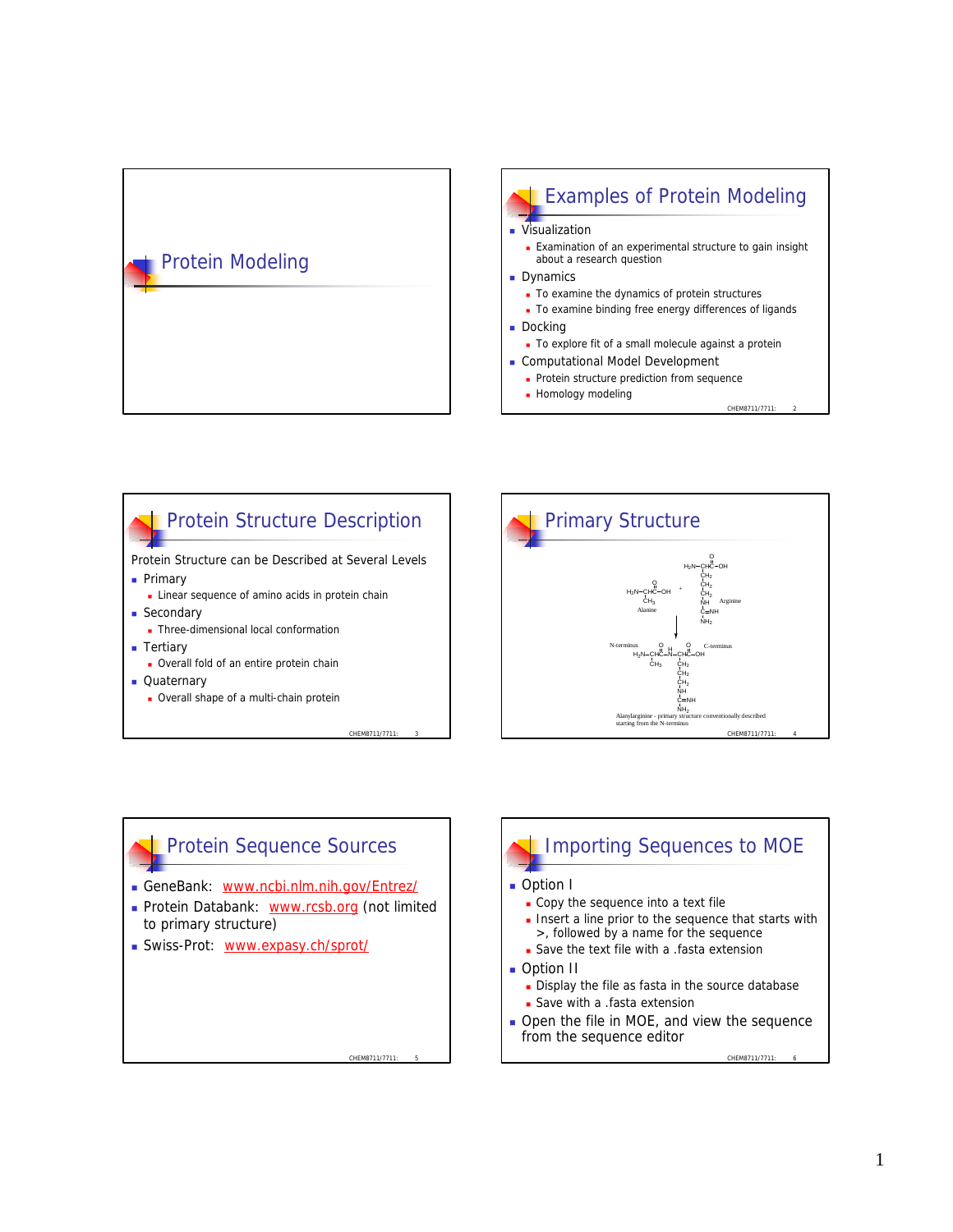### Class Exercise I

- **Dollary** Use one of the protein databases to locate several related protein sequences (ask for suggestions if you aren't currently interested in any proteins) – One guarantee of relation is to find proteins with the same name from different species
- $\blacksquare$  Import them into MOE
- $\blacksquare$  Make sure you know how to select residues (single residues, continuous stretches of residues, and scattered residues)





CHEM8711/7711: 9

CHEM8711/7711



### Useful MOE Tools

- **n** Sequence Window
	- Display menu allows you to highlight actual secondary structures (red=helix, yellow=sheet)
	- **Display menu allows you to highlight hydrogen** bonding (generally only for the backbone)
- **n** Main Window
	- **Render->Draw menu allows you to show** hydrogen bonds and protein ribbon diagram

CHEM8711/7711:

#### Notes on Experimental Structures **Experimental protein structures are determined mainly** by two methods:  $NMR$ Often by <sup>1</sup>H-<sup>1</sup>H NOE enhancements <sup>n</sup> Structures are then modeled to be consistent with the distance data derived from the spectra **N**-ray crystallography • X-ray diffraction patterns are dependent on electron density <sup>n</sup> Hydrogen atoms have negligible electron density and are not present in x-ray structures

The O and N of a terminal amide have similar electron density and are often placed on the basis of expected hydrogen bonding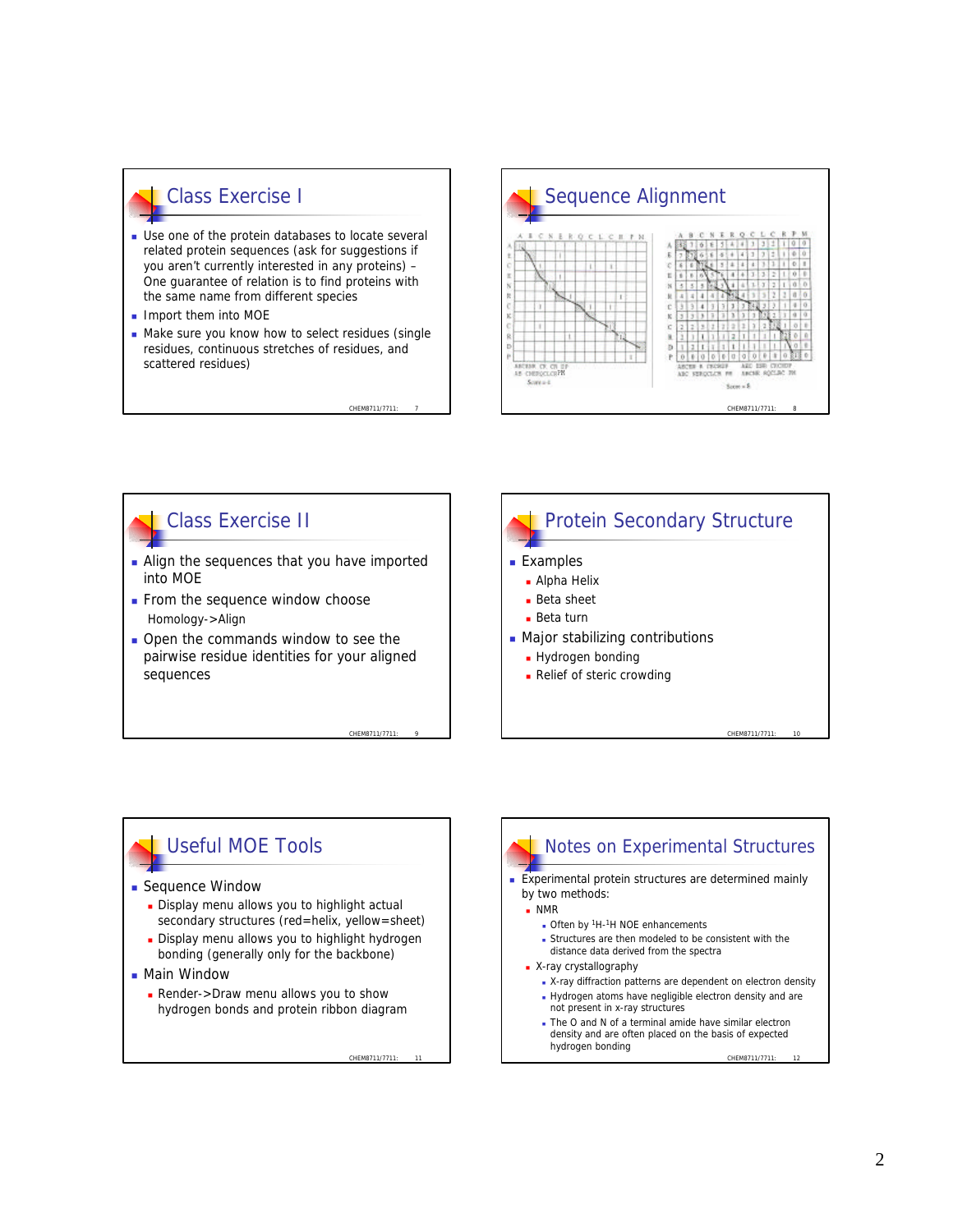### Class Exercise III

- **Download a protein structure from the** Protein Databank and add hydrogens (Edit- >Add Hydrogens)
- **Example 1** Isolate an alpha-helical secondary structure
	- **Examine hydrogen-bonding in that region**
	- **Examine spacing of the amino acid sidechains**
- Isolate a beta-sheet secondary structure (you will need non-contiguous parts of the sequence) and examine similarly

CHEM8711/7711

CHEM8711/7711

## Protein Tertiary Structure

- **Covalent stabilization:** 
	- Disulfide bond formation
- **Non-covalent stabilization:** 
	- **Hydrophobic sequestration from water (entropy** driven)

CHEM8711/7711

CHEM8711/7711

- **-** Salt bridge formation (enthalpy driven)
- Hydrogen bonding (enthalpy driven)

# pH, pKa and Ionizability

Electrostatic (charge) interactions are an important feature of protein structure and activity - models cannot ignore ionizability and charge

- **Ammonium pKa**  $\sim$ 9, thus will remain cationic in water - this generalizes to amine groups in proteins
- Carboxylic acid pKa's  $\sim$  5, thus will lose their protons in water - this generalizes to carboxylic acid groups in proteins
- Check out the section on amino acids in your text for other groups to be aware of



### Class Exercise IV

- **n** Show all atoms of your protein as a spacefilling model
- $\blacksquare$  Select all atoms that are part of hydrophobic residues
- **Nisually decide how well they are screened** away from the solvent

### Class Exercise V

- **Isolate all cysteine residues in your protein**
- n Are any involved in disulfide linkages?
- **Example 1** Isolate all cationic and anionic residues in your protein
- $\blacksquare$  Are any near enough in space to be participating in salt bridges?

CHEM8711/7711: 17

## Crystallographic Structures

- Crystallography does not identify hydrogen positions - they must be added
- **n** Ionization of standard residues will be handled automatically (groups with pKa's near 7, like histidine, should be manually checked)
- **Residues may be unresolved (missing)**
- No partial charges included, must be assigned
- **Non-standard residues may be incorrectly assigned** atom types
- Resolution and crystal packing effects contribute to the fact that the structures are NOT energy minimized in your forcefield!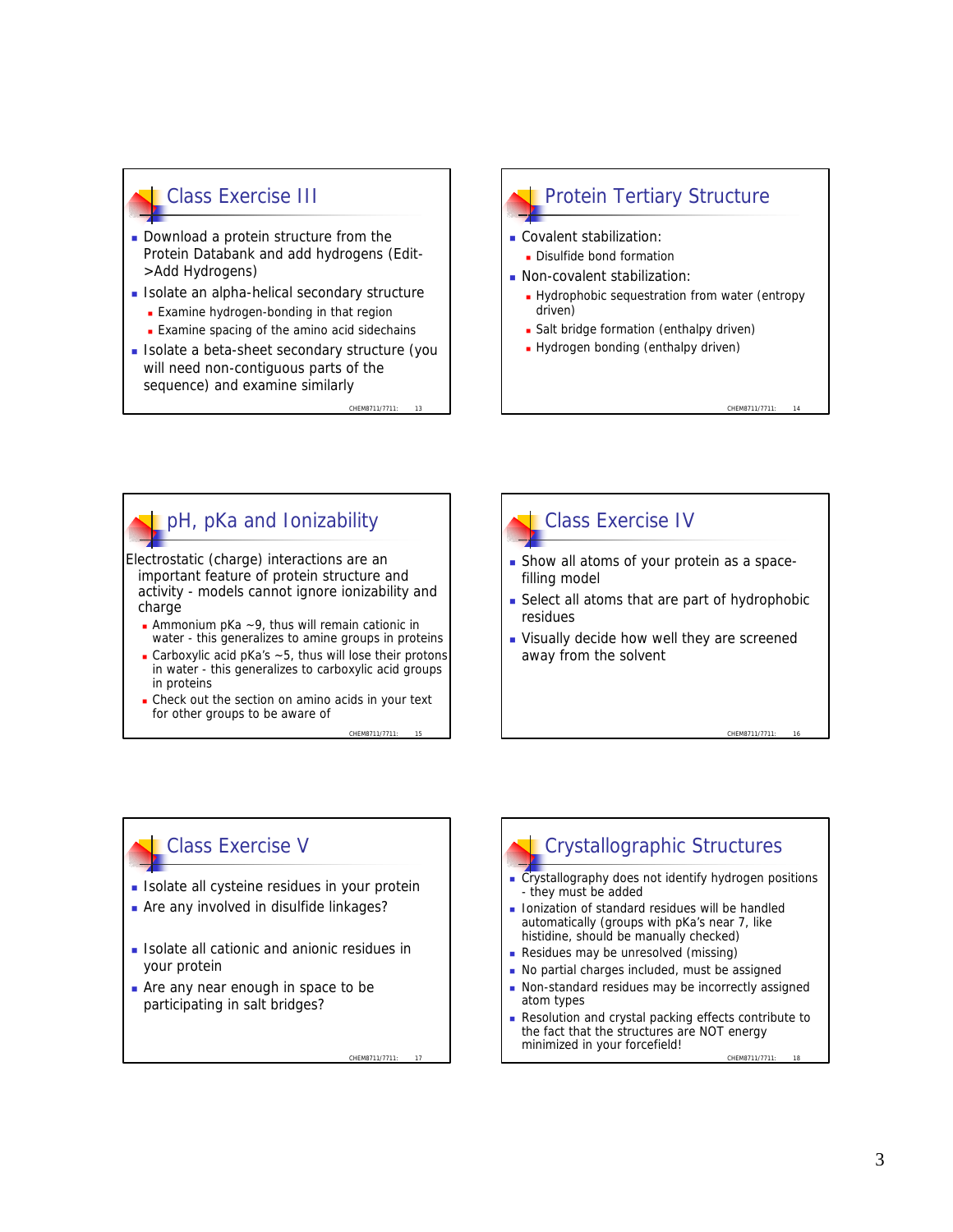

### Example: Incorrect Atom Types

CHEM8711/7711: 20

**<sup>O</sup> <sup>O</sup>**

**OH**

**OH**

**CH<sup>3</sup>**

**R O**

**O**

**HO**

 $H_3G$ 

**R O**

 $H_3$ **C** 

- Download PDB entry 1ptr
- **Add hydrogens**
- **Isolate the ligand and draw its structure**





**n** Greater functional homology indicates likelihood that proteins have a common ancestor

### Homology Modeling Method

- For regions of identical length:
	- Protein target backbone is taken from template
	- **n** Identical target sidechains are taken from template
	- **Nonidentical target sidechains are derived from library**
- **For target sequence insertions (indels)** 
	- High resolution structures from PDB are scanned to find those that have regions that superpose on the anchor residues on either side

CHEM8711/7711

### Class Exercise VI

- Search the PDB for one of the proteins in your set from exercises I and II
- $\blacksquare$  Use this protein as your template structure, and any of the other sequences as your target
	- $\blacksquare$  (If you find two in the pdb, use one as the template and the other as the target -> you can compare your modeled structure with the experimental structure when you are done)
- Build a homology model (Homology ->Homology Model)

CHEM8711/7711: 24